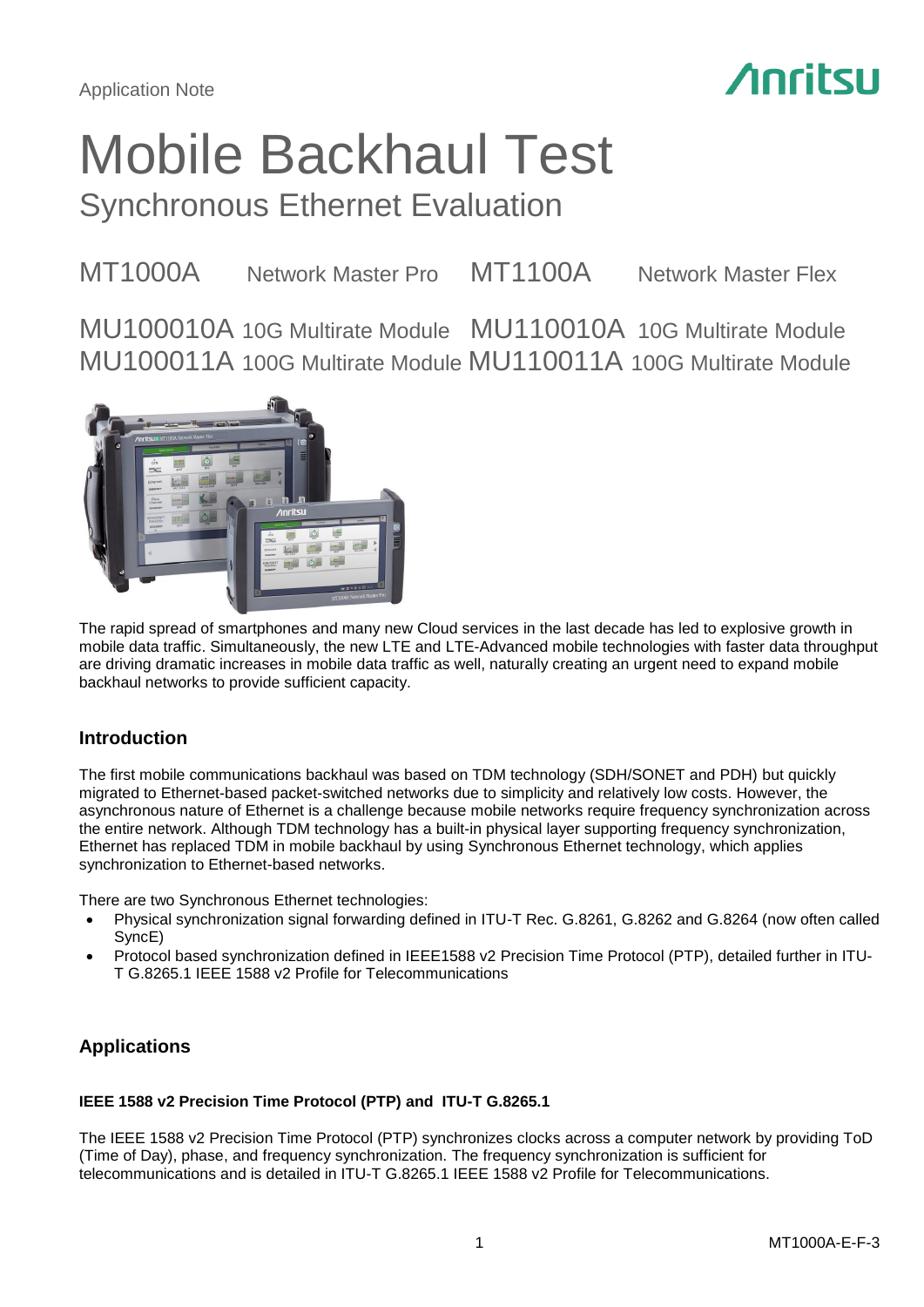ITU-T G.8265.1 defines a domain as a logical grouping of clocks communicating with each other using the PTP protocol. There is only one, active PTP master clock per domain but alternative master clocks may be available.



*G.8265.1 Clock Domain Example* 

By connecting the MT1000A or MT1100A as a slave clock in a G.8265.1 clock domain, the user can verify the correct connection to the domain master clock. VLAN and MPLS settings can be configured if required together with IEEE 1588 v2 related parameters.

| Port <sub>1</sub>                                                                                                  |                                                                                               |                                      | <b>Application Selector</b>                         |                                     |                                 | Ш                                                                                                                                                                                      |                           |
|--------------------------------------------------------------------------------------------------------------------|-----------------------------------------------------------------------------------------------|--------------------------------------|-----------------------------------------------------|-------------------------------------|---------------------------------|----------------------------------------------------------------------------------------------------------------------------------------------------------------------------------------|---------------------------|
| Port                                                                                                               | <b>Streams</b>                                                                                | <b>Settings</b><br>Answer: Arp. Ping | SyncE<br>Sync                                       | <b>IEEE 1588v2</b><br>Unicast       | OAM<br>802.3ah                  | Filter<br>Off                                                                                                                                                                          |                           |
| Enable IEEE 1588v2<br>Setup Master Clock Timing<br>Slave mode<br>IEEE 1588v2 domain:<br>Step mode:<br>Delay mech.: | $J$ Unicast(G8265.1)<br>ETH/IPv4/UDP<br>Default unicast<br>One-step<br>Delay request/response |                                      |                                                     | Capture<br>Ext. log<br>۳<br>۳<br>۳  |                                 | Link<br>Speed:<br>1 Gbps<br>Duplex:<br><b>FDX</b><br><b>Ethernet</b><br><b>Traffic</b><br>O MPLS frame<br>O MPLS-TP frame<br>O VLAN frame<br>SyncE<br><b>IEEE 1588v2</b><br><b>OAM</b> | F<br>$\overline{P}$<br>ě, |
| Mon./Gen.<br>Port 1<br>Port                                                                                        | <b>Streams</b>                                                                                | <b>SETUP</b><br><b>Settings</b>      | <b>TEST</b><br><b>Application Selector</b><br>SyncE | <b>RESULT</b><br><b>IEEE 1588v2</b> | <b>HOSEVE</b><br>OAM<br>802.3ah | Transceiver<br>68:51<br>Ш<br>Filter<br>Off                                                                                                                                             | Ш                         |
| Enable IEEE 1588v2<br>Setup Master Clock Timing<br>Announce<br>1 <sup>5</sup><br>interval:                         | ▼                                                                                             | Answer: Arp. Ping<br>SyncE interval: | Sync                                                | Unicast<br>1/32 s                   | ▼                               | <b>Link</b><br>Speed:<br>10 Gbps<br>Duplex:<br><b>FDX</b><br><b>Ethernet</b><br><b>D</b> Traffic                                                                                       | 2                         |
| Announce<br>timeout:<br>UTC offset:                                                                                | 3<br>(3s)<br>35<br>sec                                                                        | Unicast duration:                    | Min delay Reg interval:                             | 1/4s<br>300                         | ۳<br>sec                        | O MPLS frame<br>O MPLS-TP frame<br>O VLAN frame<br>SyncE<br><b>IEEE 1588v2</b>                                                                                                         | ă,                        |
|                                                                                                                    |                                                                                               |                                      |                                                     |                                     |                                 | <b>OAM</b>                                                                                                                                                                             | ×                         |

*MT1000A or MT1100A setup as slave clock*

If there are problems connecting to the network master clock, the transfer of PTP messages between the master and MT1000A or MT1100A (acting as slave clock) can be monitored from the IEEE 1588v2 instrument log giving a summary of the message exchanges. Messages can be logged for export to WireShark<sup>®</sup> for more detailed analysis.



The above display shows the current values for the MT1000A or MT1100A acting as a PTP slave clock. Information announced by the master clock can be monitored and verified.

| Port 1                                                                                                                                                                                                                                                                                                                                                                                                           | <b>Result File Browser</b>                   | Ш                                                                                          |              |
|------------------------------------------------------------------------------------------------------------------------------------------------------------------------------------------------------------------------------------------------------------------------------------------------------------------------------------------------------------------------------------------------------------------|----------------------------------------------|--------------------------------------------------------------------------------------------|--------------|
| 2014-07-10 12:03:43                                                                                                                                                                                                                                                                                                                                                                                              | 01:15:04                                     |                                                                                            |              |
| Summary<br>IEEE1588v2 Log<br>,,,,,,,,,,,,,                                                                                                                                                                                                                                                                                                                                                                       | OAM Log                                      | Statistics III                                                                             |              |
| 13:18:43.436 <- Sync frame<br>13:18:43.446 -> DelayReg frame<br>13:18:43.456 <- DelayResp frame<br>13:18:44.436 <- Sync frame<br>13:18:44.446 -> DelayReg frame<br>13:18:44.456 <- DelayResp frame<br>13:18:45.396 <- Announce frame (master)<br>13:18:45.436 <- Sync frame<br>13:18:45.446 -> DelayReg frame<br>13:18:45.456 <- DelayResp frame<br>13:18:46.436 <- Sync frame<br>13:18:46.446 -> DelayReg frame |                                              | Search<br>$\blacktriangle$<br>Message type:<br>▼<br>Announce<br>Filter<br>Previous<br>Next | ₽<br>?<br>Ě, |
| 13:18:46.456 <- DelayResp frame<br>13:18:47.396 << Announce frame (master)<br>13:18:47.436 <- Sync frame<br>13:18:47.446 -> DelayReg frame<br>13:18:47.456 <- DelayResp frame<br>$\blacktriangleleft$                                                                                                                                                                                                            | ٠                                            | ٠                                                                                          | É            |
| Ш<br>Mon./Gen.                                                                                                                                                                                                                                                                                                                                                                                                   | <b>RESULT</b><br><b>SETUP</b><br><b>TEST</b> | <b>THE CONSTRUCT OF 13:18</b>                                                              | Ш            |

Since IEEE 1588 v2 is based on using packets sent on the Ethernet link for synchronization, it depends heavily on the Ethernet link stability, and disturbances such as PDV (Packet Delay Variation) affect the G.8265.1 frequency synchronization. PDV can be checked by connecting the MT1000A or MT1100A as a slave clock in the G.8265.1 clock domain.

The display opposite shows PDV measured by the MT1000A or MT1100A acting as a PTP slave clock. The Offset Variance parameter is defined in IEEE 1588 v2 section 7.6.3 as an estimate of the stability of the PTP slave clock; this parameter is also calculated by the MT1000A or MT1100A.

The Mean Path Delay for the line between the master clock and MT1000A or MT1100A (slave clock) can be monitored.

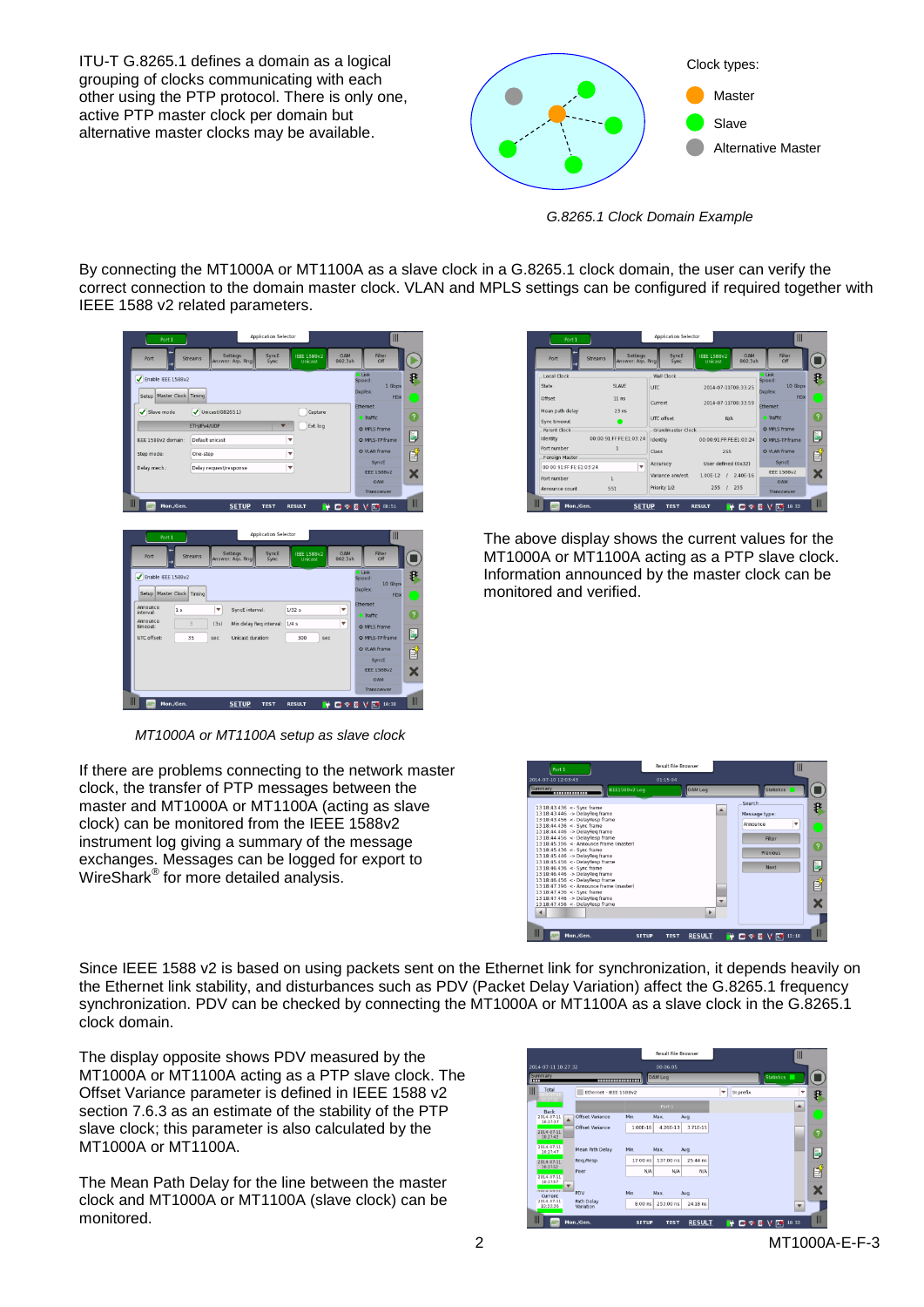## **SyncE (G.826x) Ethernet Synchronization**

Physical synchronization signal forwarding defined in ITU-T Rec. G.8261, G.8262 and G.8264 (SyncE) is based on SDH/SONET/PDH synchronization systems. Timing information is sent over the physical line; the transmitted signals are synchronized directly or indirectly to a high-precision clock source in the network. SyncE requires support by all elements in the Synchronous Ethernet network.



*SyncE Timing Distribution*

Information on the clock source quality is carried in the transmitted signal as the SSM (Synchronization Status Message). The value of this signal can be verified by connecting the MT1000A or MT1100A in parallel with the Ethernet link carrying SyncE as shown in the diagram above.



Using the above display, the quality of the clock used for transmitting the signal received by the MT1000A or  $MT1100A - as$  reported by the transmitter  $-$  can be inspected to verify that the signal has the expected quality level.



During measurement, the user can monitor that SSM are sent constantly on the SyncE line. The MT1000A or MT1100A SSF alarm field displays when the SSM stream is disrupted. If disruption occurs, synchronization may be lost, causing problems on the mobile network. The user can also inspect how many SSM are received during measurement.

# **Product Features**

- Synchronous Ethernet testing up to 10 Gbps
- IEEE 1588 v2 (PTP):
	- $\triangleright$  Functions as PTP master clock using internal instrument clock or GPS signal (when present) as clock source
	- > Functions as PTP slave
	- Supports Multicast (native PTP) and Unicast (G.8265.1) modes
	- **►** Supports PTP-UDP-IP and PTP-MAC encapsulations
	- Supports PTP message logging
- SyncE (ITU-T G.826x):
	- Detects and displays received SSM/QL information
	- $\triangleright$  Supports ESMC message logging
	- Generates alarm if SSM/QL not received for 5 s
	- Sends ESMC/SSM messages with user-defined QL
	- Supports SyncE Tx clock synchronization
- Normal Monitor/Generate Ethernet test functions available with SyncE functions

## **Summary**

The MT1000A Network Master Pro and MT1100A Network Master Flex Synchronous Ethernet test functions support comprehensive testing and analysis of SyncE (ITU-T G.826x) and IEEE 1588 v2 (PTP) Synchronous Ethernet technologies. The MT1000A and MT1100A can identify problems at all Synchronous Ethernet levels quickly, solve issues quickly, reduce system downtime and customer churn, and cut operating costs for mobile operators.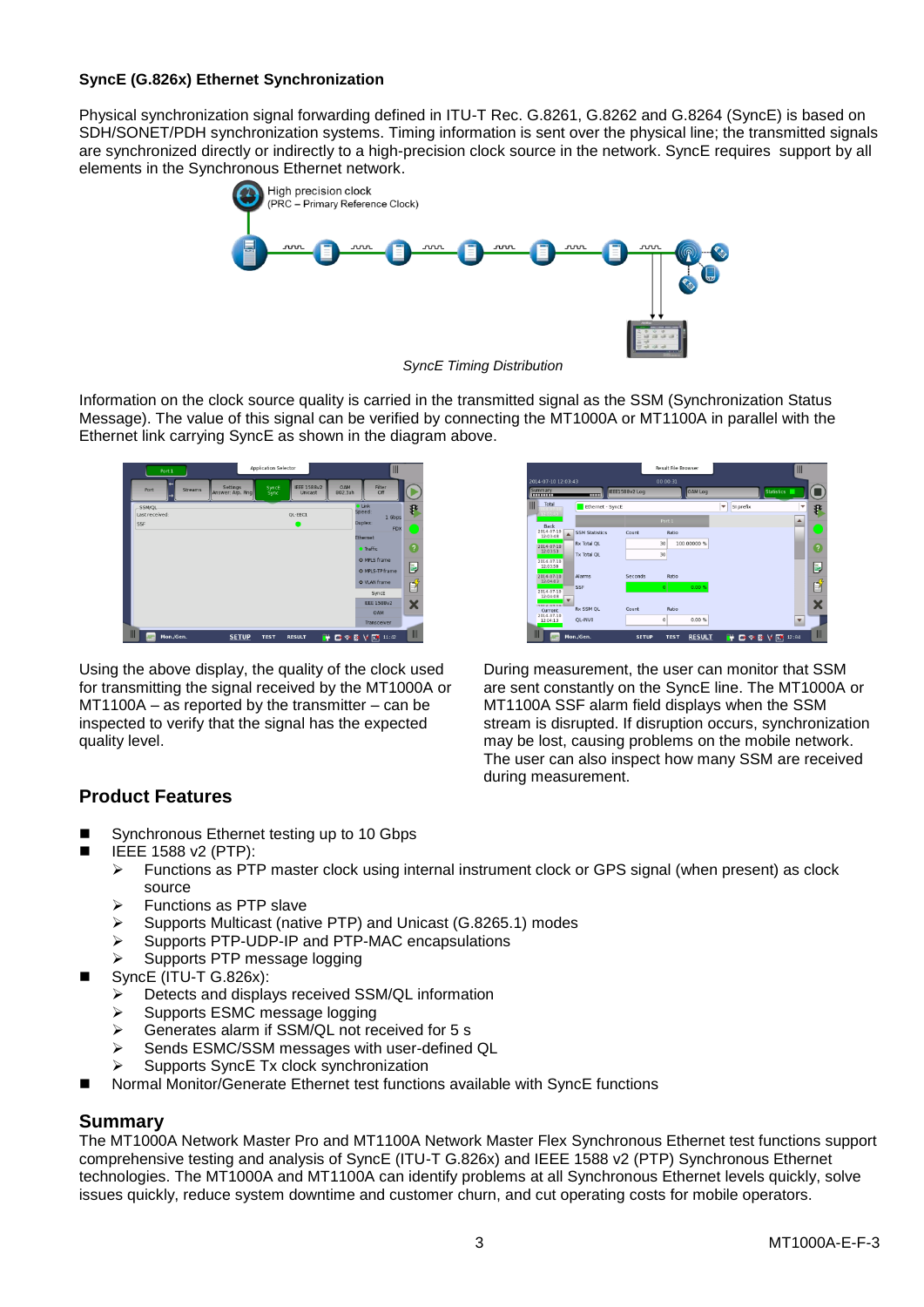# **Ordering Information MT1000A**

| Mainframe          |                           | Mainframe           |                             |
|--------------------|---------------------------|---------------------|-----------------------------|
| MT1000A            | Network Master Pro        | MT1100A             | Network Master Flex         |
| <b>Test Module</b> |                           | <b>Test Modules</b> |                             |
| MU100010A          | 10G Multirate Module      | MU110010A           | 10G Multirate Module        |
| MU100011A          | 100G Multirate Module     |                     |                             |
| Options            |                           | MU110011A           | 100G Multirate Module       |
| MU100010A-001      | Up to 2.7G Dual Channel   | Power Supply Module |                             |
| MU100010A-012      | Ethernet 10G Dual Channel | MU110001A           | Power Supply Module AC/DC   |
| MU100011A-003      | Up to 10G Dual Channel    | MU110002A           | High Power Supply Module AC |
|                    |                           |                     |                             |

| Mainframe           |                             |  |  |
|---------------------|-----------------------------|--|--|
| MT1100A             | <b>Network Master Flex</b>  |  |  |
| <b>Test Modules</b> |                             |  |  |
| MU110010A           | <b>10G Multirate Module</b> |  |  |
|                     |                             |  |  |
| MU110011A           | 100G Multirate Module       |  |  |
| Power Supply Module |                             |  |  |
| MU110001A           | Power Supply Module AC/DC   |  |  |
| MU110002A           | High Power Supply Module AC |  |  |
| Options             |                             |  |  |
| MU110010A-001       | Up to 2.7G Dual Channel     |  |  |
| MU110010A-012       | Ethernet 10G Dual Channel   |  |  |
| MU110011A-003       | Up to 10G Dual Channel      |  |  |

*Note: Screen shots in this application note are made using the MT1000A. You can make similar screen shots with the MT1100A*